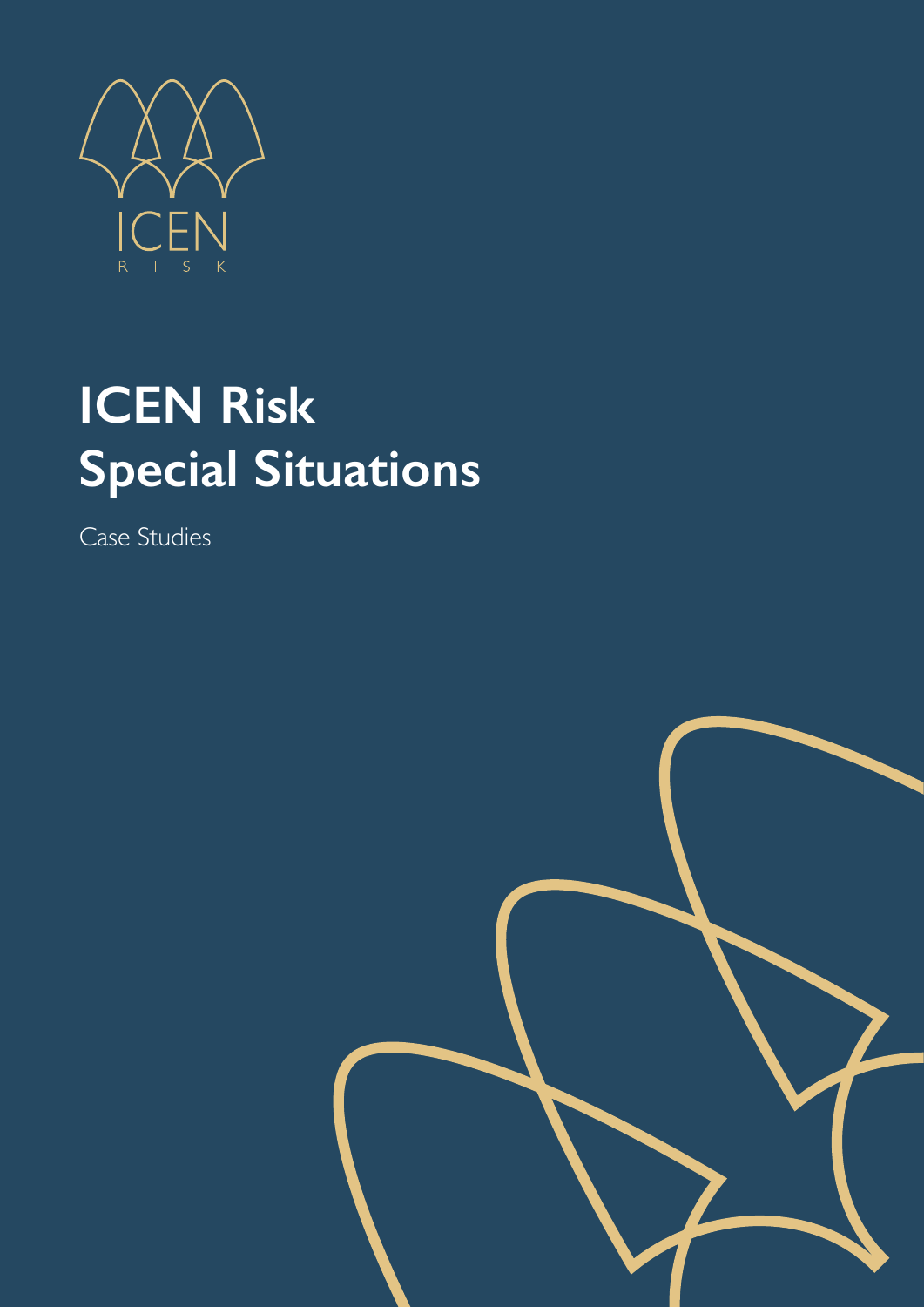# **Contents**

# **Introduction**

# **Case Studies**

# **How we can approach contingent liabilities**

- *Issue:* Environmental liability preventing solvent liquidation
- *Issue:* Sale of Intellectual Property Assets by distressed seller

# **Applying W&I Insurance**

- *Issue:* Liquidation sale at market value
- *Issue:* Sale of distressed investment by PE seller
- *Issue:* Asset sale by liquidator: Synthetic cover
- *Issue:* Distribution of funds by administrator
- *Issue:* 'Known' fraud preventing a sale

# **Applying Tax Insurance**

- *Issue:* Transactions in UK Land collapse of structure
- *Issue:* VAT Transfer of a Going Concern ("TOGC")
- *Issue:* Option to Tax & Liquidator
- *Issue:* Loan relationships on distressed sale
- *Issue:* 'Known' tax liability impacting a sale
- *Issue:* Residence and liquidator action
- **Contact**

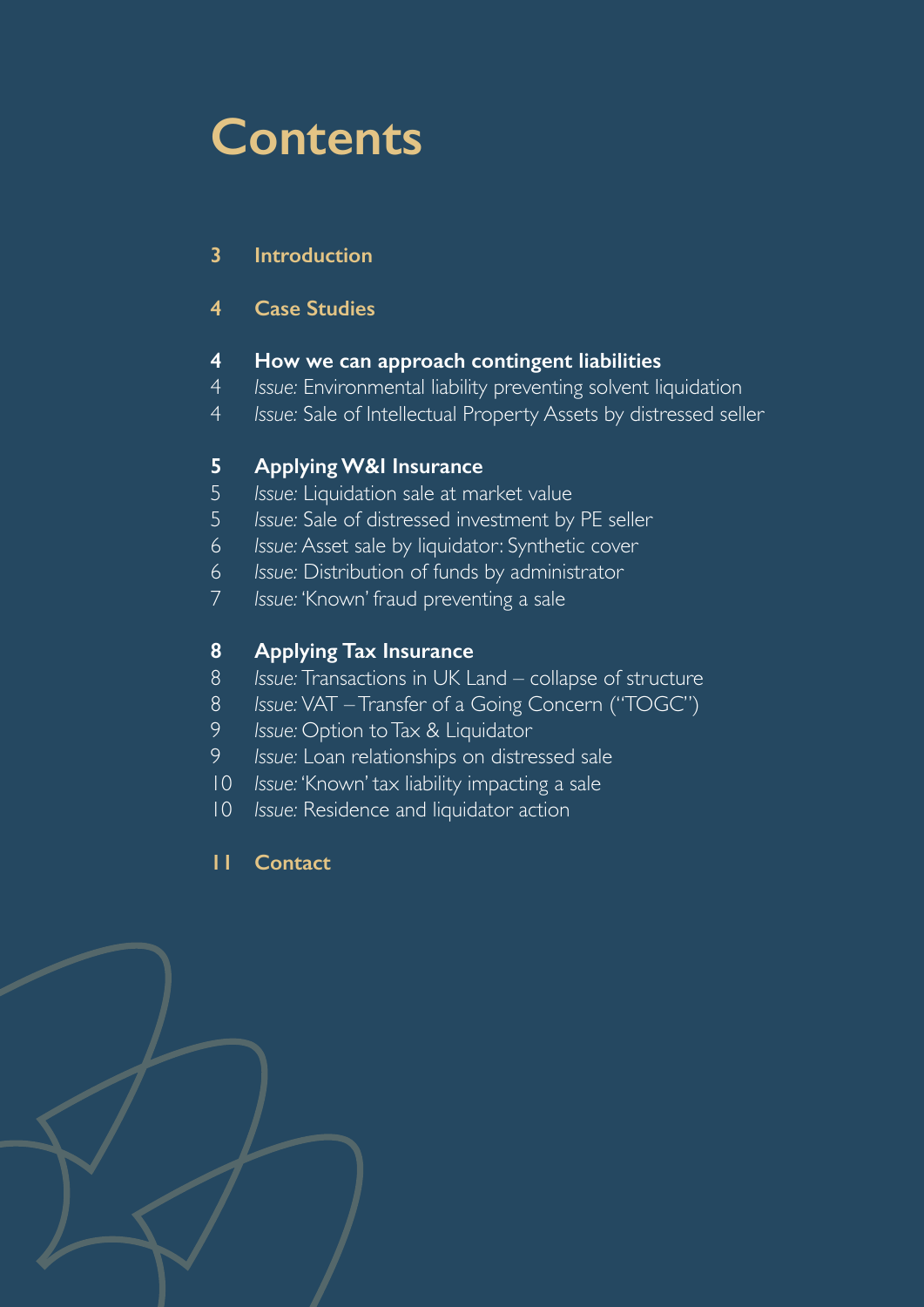# **Introduction**

**The ICEN team has a track record of using its underwriting expertise to provide creative insurance solutions to unlock issues or add value in special or distressed situations.**

This has allowed clients to:

- $\sqrt{\phantom{a}}$  avoid insolvency proceedings and so remove the necessity for asset sales
- $\checkmark$  obtain contingent risk protections enabling transactions to proceed
- ✓ benefit from strong financial covenant of insurance solutions
- $\checkmark$  secure title protection around key areas such as IPR
- ✓ realise full market value for assets maximising proceeds to creditors
- ✓ avoid personal liabilities for directors, shareholders and insolvency practitioners
- $\checkmark$  replace escrow with insurance and release cash
- $\sqrt{\ }$  manage tax risks associated with debt buy in structures
- ✓ manage risks associated with management equity resets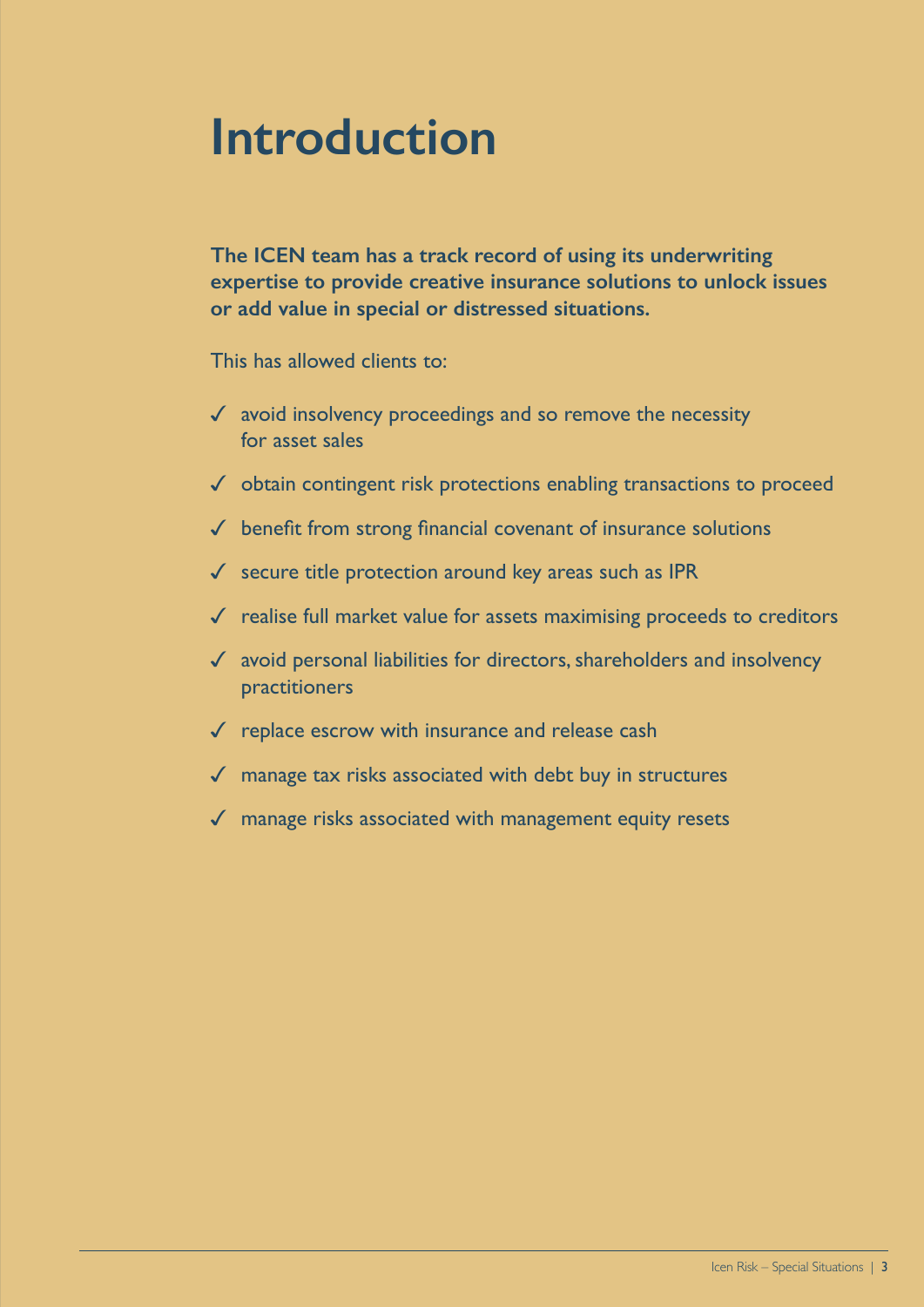# **Case Studies**

# **How we can approach contingent liabilities**

# *Issue:* **Environmental liability preventing solvent liquidation**

#### **Background:**

A UK-based investment fund holding UK retail properties wished to wind-up its operations and distribute proceeds to its investors.

#### **Issue:**

At the time of acquiring the property, the Jersey vehicle had given the sellers an unlimited indemnity in relation to future environmental liabilities. The seller was about to appoint a liquidator to collapse the structure post sale and sought protection in order to allow the liquidator to distribute the sale proceeds in full.

#### **Solution:**

An insurance policy was issued to the Jersey company, the individual directors, and the liquidator (together with, his heirs, estates and successors) that enabled the directors and the liquidator to proceed to wind up the structure and distribute the sales proceeds without deduction for the outstanding environmental indemnity. Our policy was for a period of 7 years and provided £1m of cover.

### *Issue:* **Sale of Intellectual Property Assets by distressed seller**

#### **Background:**

A financially distressed, European manufacturing business was selling its proprietary design software assets. The acquiring fund was not willing to proceed with the transaction without a number of assurances, including that the seller owned the software code and that it did not infringe third party intellectual property rights.

#### **Issue:**

The buyer asked us to provide it with an insurance solution to cover a full suite of intellectual property warranties and an associated indemnity in the asset purchase agreement. Due to time and budgetary restraints, neither party had commissioned independent expert intellectual property due diligence.

The buyer was particularly concerned with protecting itself against the risks arising out of using and integrating the software package with its systems, including: the risk of the software infringing third party intellectual property rights, including where open source code was used in noncompliance with license requirements; challenges to ownership of the code, for instance arising out of a failure to obtain express intellectual property assignment agreements from developers, and validity challenges to registered/granted intellectual property rights, including trade marks.

Without the financial covenant of the insurance policy, the sale would not proceed.

#### **Solution:**

In the absence of either sell or buy side intellectual property due diligence, using our in-house intellectual property expertise and sophisticated data driven underwriting systems, we worked with the buyer to develop a deep understanding of the intellectual property risks associated with the assets and the additional information required from the seller in order to provide a fulsome risk transfer solution.

An insurance policy was issued to the acquiring company, covering the intellectual property indemnity given by the seller thereby giving the buyer the comfort it required to be able to use and integrate the software with its own solutions. In addition, the seller was able to cap its liability at €25,000 and use the sale proceeds to fund its core business. Our policy was for a period of 6 years and provided €3m of cover. Further, as we undertook the diligence in-house, and provided guidance to the buyer and seller as to what information to look for, we saved the parties valuable time and expense, enabling them to focus on closing the deal.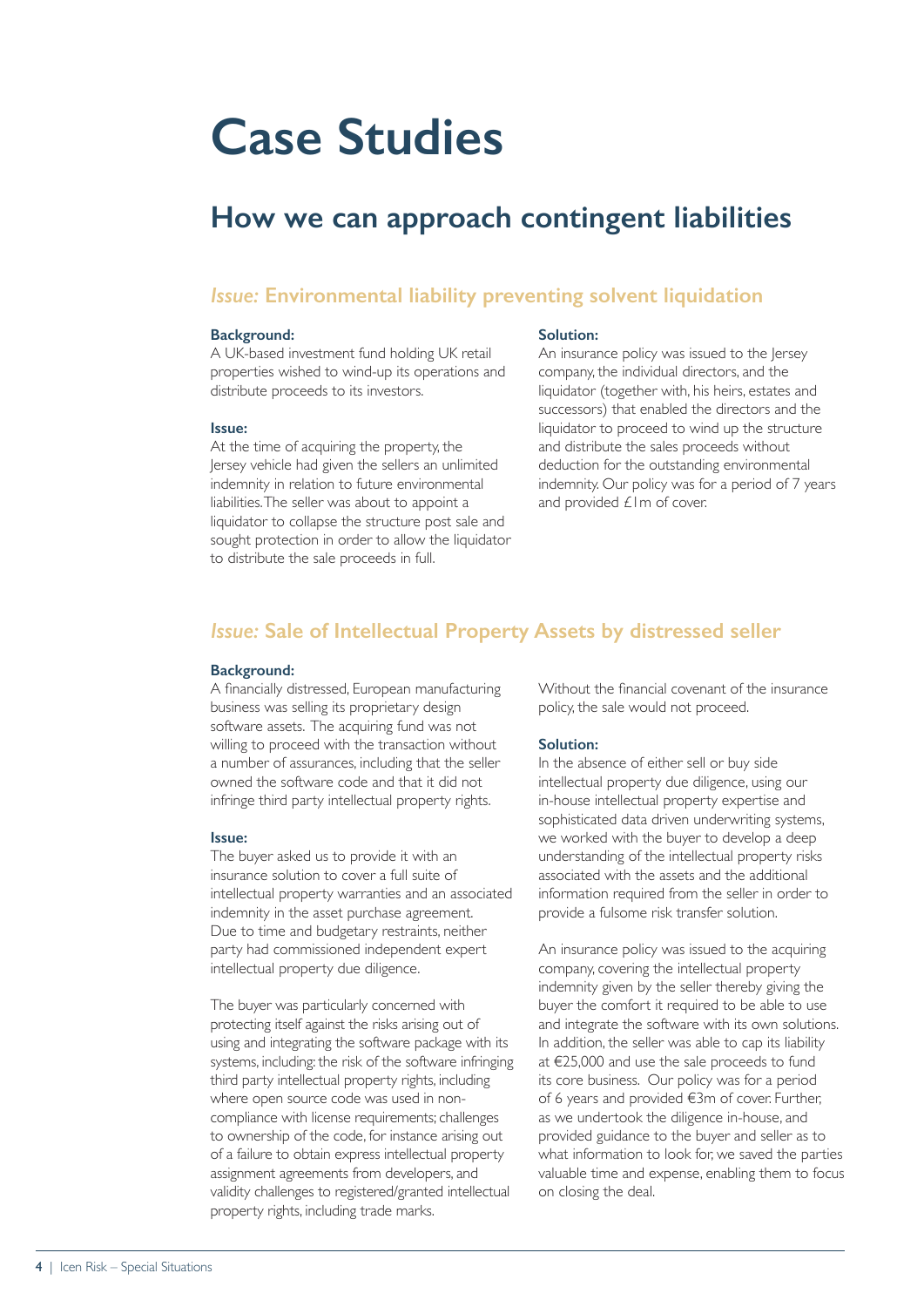# **Applying W&I Insurance**

### *Issue:* **Liquidation sale at market value**

#### **Background:**

**Solution:**

A leveraged PE backed company had breached its banking covenants and its creditors appointed a liquidator to realise proceeds on their behalf. The business, a German industrial components manufacturer, was successful despite being leveraged. A Japanese corporate wished to acquire the target company but was concerned about potential liabilities and the lack of recourse available on a sale by a liquidator.

#### **Issue:**

Neither the PE shareholder nor the liquidator were prepared to provide the buyer with customary warranties, while management did not hold shares and were not incentivised to do so. Given the presence of only one buyer the requirements of the Japanese corporate were deal critical.

#### Following discussions a solution was proposed whereby the buyer would conduct a robust due diligence exercise and accept a balanced suite of warranties against which incumbent management would undertake a disclosure exercise. The buyer had the benefit of an insurance policy and the liquidator was able to realise a realistic market value for the business. Our policy was for a period of 7 years and provided €15m of cover.

## *Issue:* **Sale of distressed investment by PE seller**

#### **Background:**

A buyer was identified for a distressed PE-held company but the sale was hampered by the fact that the two executive directors had recently left the business and been replaced by temporary management who had been instructed to execute the transaction. The buyer was concerned about potential liabilities in the target business, the likely limited disclosure the management team could undertake and the limited covenant strength of management standing behind the warranties.

#### **Issue:**

The buyer required a limited set of warranties ranging from fundamental to tax warranties. Without such protection the sale would not proceed.

#### **Solution:**

We worked together with the lawyers, the PE client, the remaining non-executive director and financial controller (who had knowledge of the business) to agree a suitable set of warranties in the circumstances. An insurance policy was issued to the acquiring company providing the buyer with sufficient comfort and allowing the PE fund to cap its liability at  $£1$  and distribute proceeds.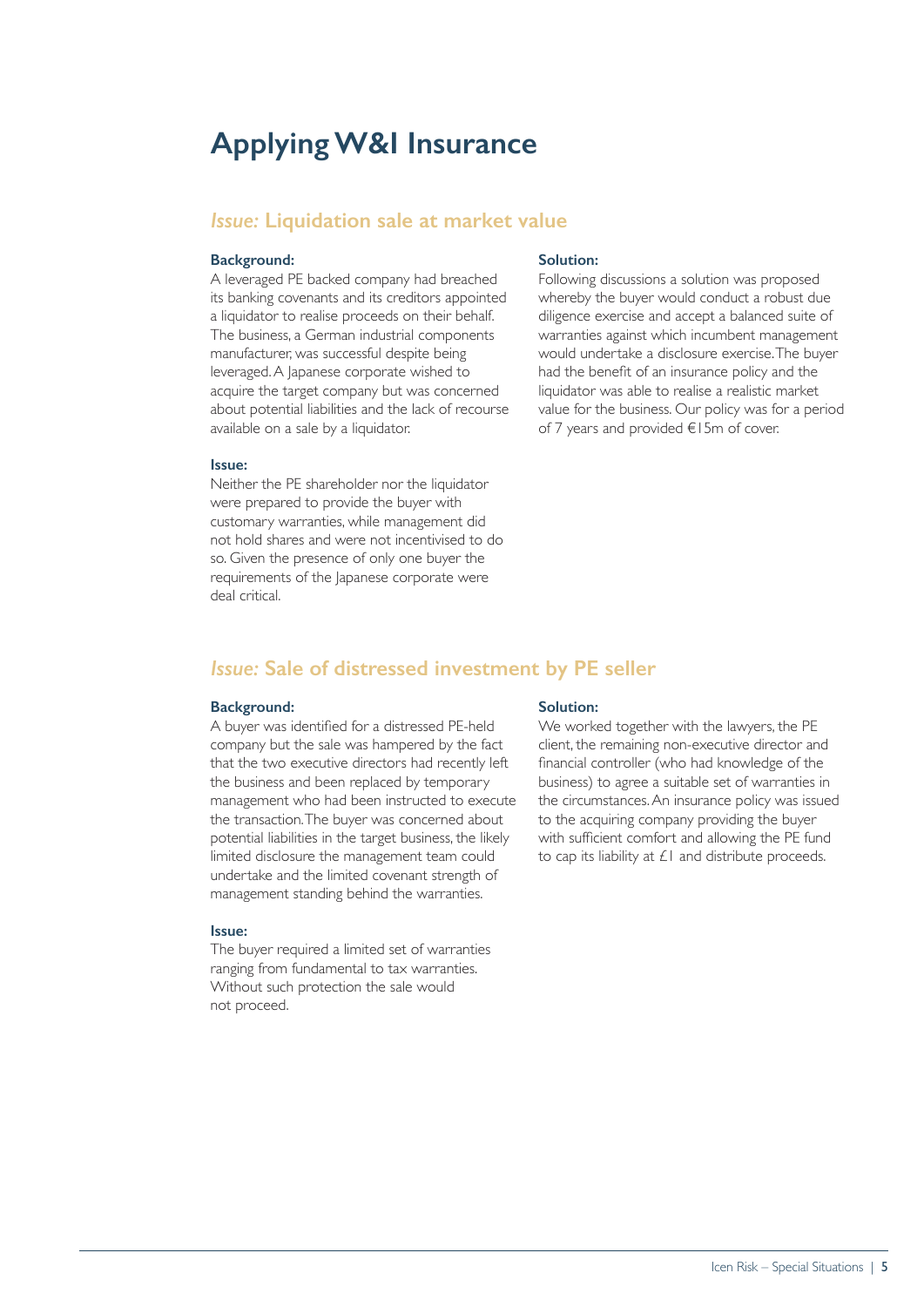# *Issue:* **Asset sale by liquidator: Synthetic cover**

#### **Background:**

A liquidator was appointed following the collapse of a UK construction business which operated in the railway sector. A buyer was found for some of the rolling stock assets.

#### **Issue:**

The liquidator was only willing to sell the assets on the basis that title to those assets was limited to his knowledge, but would offer no guarantee to title. The buyer was not willing to spend £2m without being certain that title was passing unencumbered.

#### **Solution:**

An insurance policy was provided with a limit of £2m and for a period of 5 years. The policy created a synthetic covenant that protected the buyer against a challenge to its title to the assets, or a claim for any debts which may have been secured against those assets. The liquidator avoided personal liability whilst facilitating a sale to a buyer who gained comfort from the provided synthetic covenant.

## *Issue:* **Distribution of funds by administrator**

#### **Background:**

An administrator was appointed by the shareholder of a solvent group of UK industrial manufacturing companies. This group had been selling subsidiaries and assets for a number of years and was in the process of disposing of the remaining business.

#### **Issue:**

The group holding company was to be liquidated and contained a number of liabilities as a result of contractual obligations in the sale agreements effecting nine previous disposals over the preceding five year period.

There were two issues to address: (i) the administrator was not willing to make a full distribution whilst there were outstanding liabilities and (ii) the buyer was not willing to accept warranties and indemnity protection from the holding company because of the intended administration.

#### **Solution:**

The new share purchase agreement capped the holding company's liability in respect of the warranties at £1 and the buyer was insured up to £5m. The policy issued to the buyer afforded it the protection it required, whilst at the same time freeing up the sale proceeds and giving the administrators the requisite comfort to enable them to distribute these immediately.

A second policy, with a £10m limit, provided a 'wrapper' of protection covering all the historic warranties and indemnities, insuring the holding company as warrantor of the previous nine disposals. Additionally, cover was included for both the administrator and the holding company directors, to protect them in the event that they were named in any future warranty or indemnity claim (a precaution for when the holding company had been wound-up).

The administrator was able to make an earlier distribution than would not have been possible without insurance. At the same time the administrator avoided personal liability and the shareholders removed potential liabilities which could have reduced their return.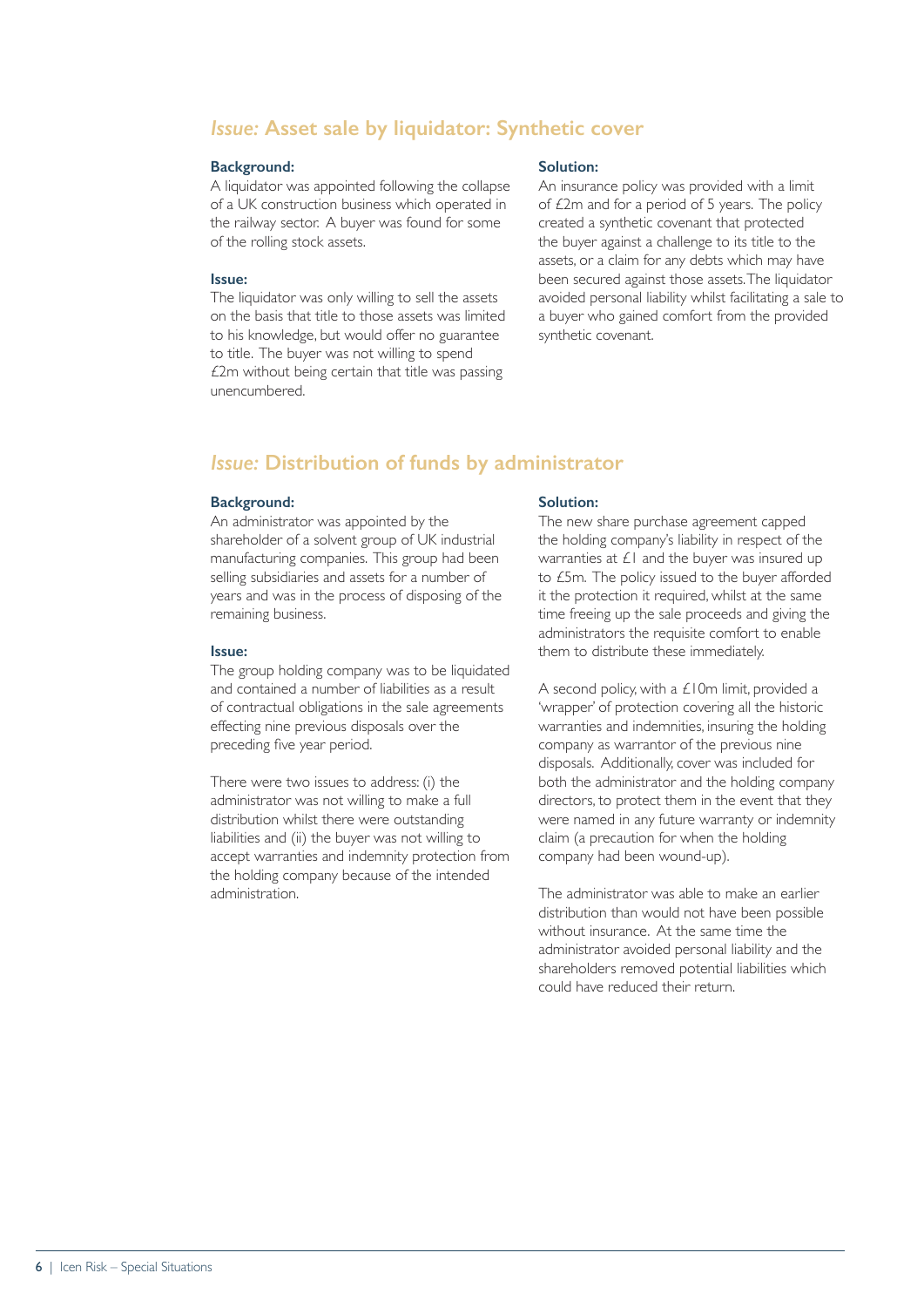## *Issue:* **'Known' fraud preventing a sale**

#### **Background:**

A PE manager looking to close one of its funds was trying to sell a final portfolio company to an Irish company in the same sector. Prior to the sale, it had uncovered a fraud incident by the financial director of the company and, following an investigation, had terminated his employment (approximately six months before the sale process started). An interim financial director had been appointed.

#### **Issue:**

Whilst the detected fraud was less than £50,000 the buyer was worried about the risk of further, undiscovered dishonesty or wrongdoing by the dismissed financial director.

The buyer's due diligence team conducted forensic due diligence around the former financial director's activities, which they shared with us. The sale of the company stalled as the buyer would only proceed if they could insure the risk of further, undiscovered wrongdoing. The cover required by the buyer included fundamental warranties in case the financial director had encumbered the shares of the company. The selling institution could not provide the warranty and indemnity recourse that the buyer required.

#### **Solution:**

One insurance policy was provided: A buyer policy, with a £10m limit and providing a general level of recourse across the usual suite of warranties (including fundamental warranties) and tax indemnity. The risk of fraud by the seller and its management was not excluded by the policy.

In addition, we agreed to specific contingency cover around the potential for further undiscovered fraud by the former financial director, with a sub-limit of £2m within the W&I policy. This enhanced cover required a specific, aggregate excess of £250,000 and afforded the buyer with the protection it required, whilst at the same time enabling the transaction to proceed. The PE investor was able to exit cleanly despite the issues it had previously discovered prior to the transaction.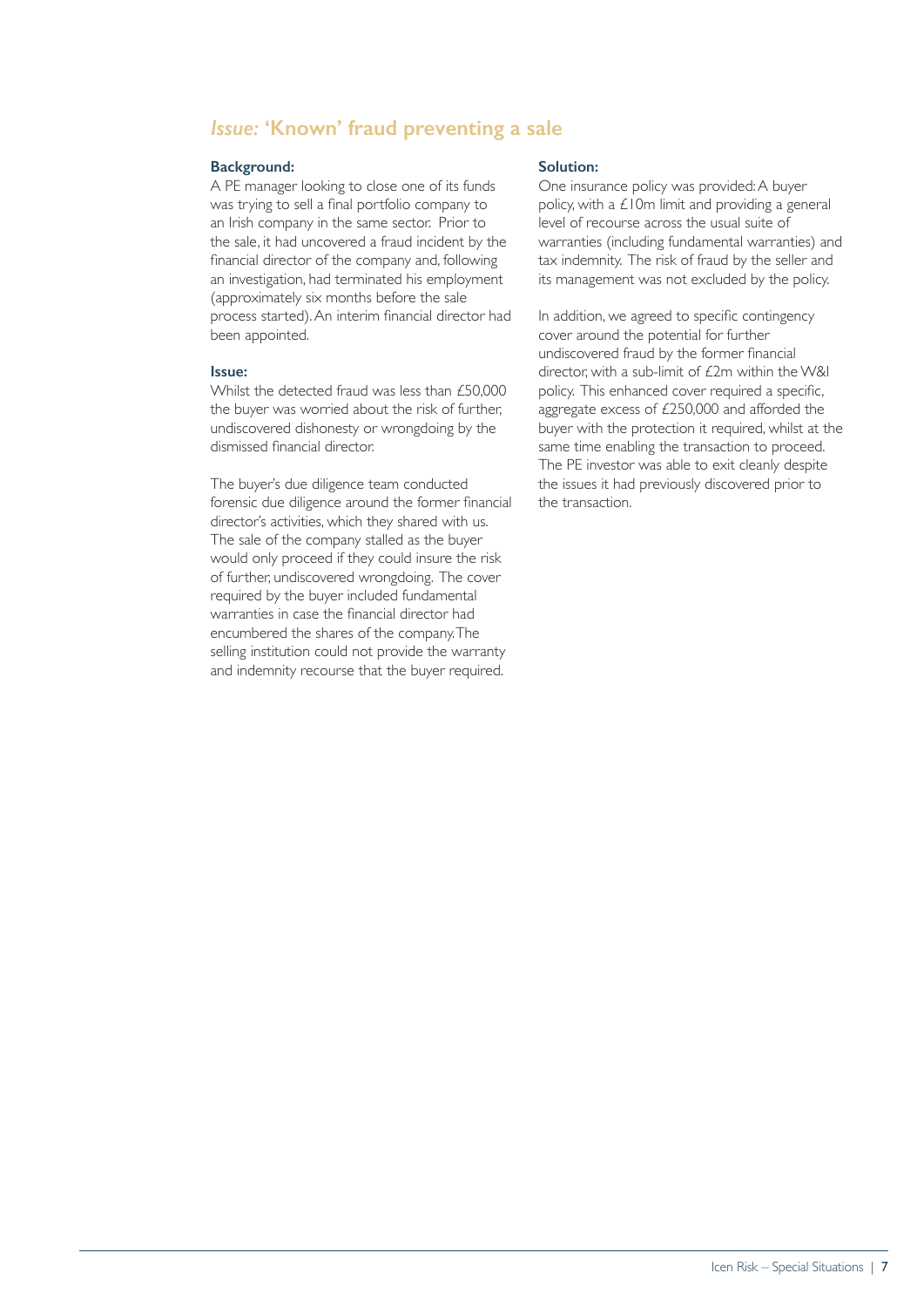# **Applying Tax Insurance**

### *Issue:* **Transactions in UK Land – collapse of structure**

#### **Background:**

A Luxembourg-based private equity fund holding distressed UK industrial properties received an unsolicited offer to buy the shares in the property-holding companies.

#### **Issue:**

The seller's accountants raised the risk of the target potentially facing a liability to corporation tax under the Transactions in UK land rules as the properties were being sold within a five-year period. The amount of tax, if due, would be in excess of £30m. The seller was about to appoint a liquidator to collapse the structure post-sale and sought protection in order to allow the liquidator to feel free to distribute the sale proceeds in full.

#### **Solution:**

Two insurance policies were issued: one to the buyer to cover the Transactions in UK Land risk which was a risk the buyer was not prepared to take, particularly as it knew the seller was not creditworthy. The second policy was issued to the seller who would face primary liability to Transactions in UK Land risk. The sell-side policy also named the liquidator, his heirs, estates and successors and enabled the liquidator to proceed to wind up the structure and distribute the sales proceeds without deduction for the contingent tax.

# *Issue:* **VAT – Transfer of a Going Concern ("TOGC")**

#### **Background:**

Two parties to a "fire sale" of a high-value real estate asset by insolvency practitioners considered that the transfer should be the transfer of a going concern. The buyer was not prepared to risk 20% of the sales proceeds being subject to VAT if HMRC queried the tax treatment in the future.

#### **Issue:**

Due to the rules on TOGCs and the lack of certainty provided by legal advice on the point, the buyer would not complete the transaction without escrow or insurance given the selling insolvency practitioner was not in a position to offer any form of indemnity on the point.

#### **Solution:**

An insurance policy was issued to the buyer as the seller was certain the sale was a TOGC and therefore did not wish to contemplate a lengthy escrow. The underwriting process was complete within 48 hours of being instructed.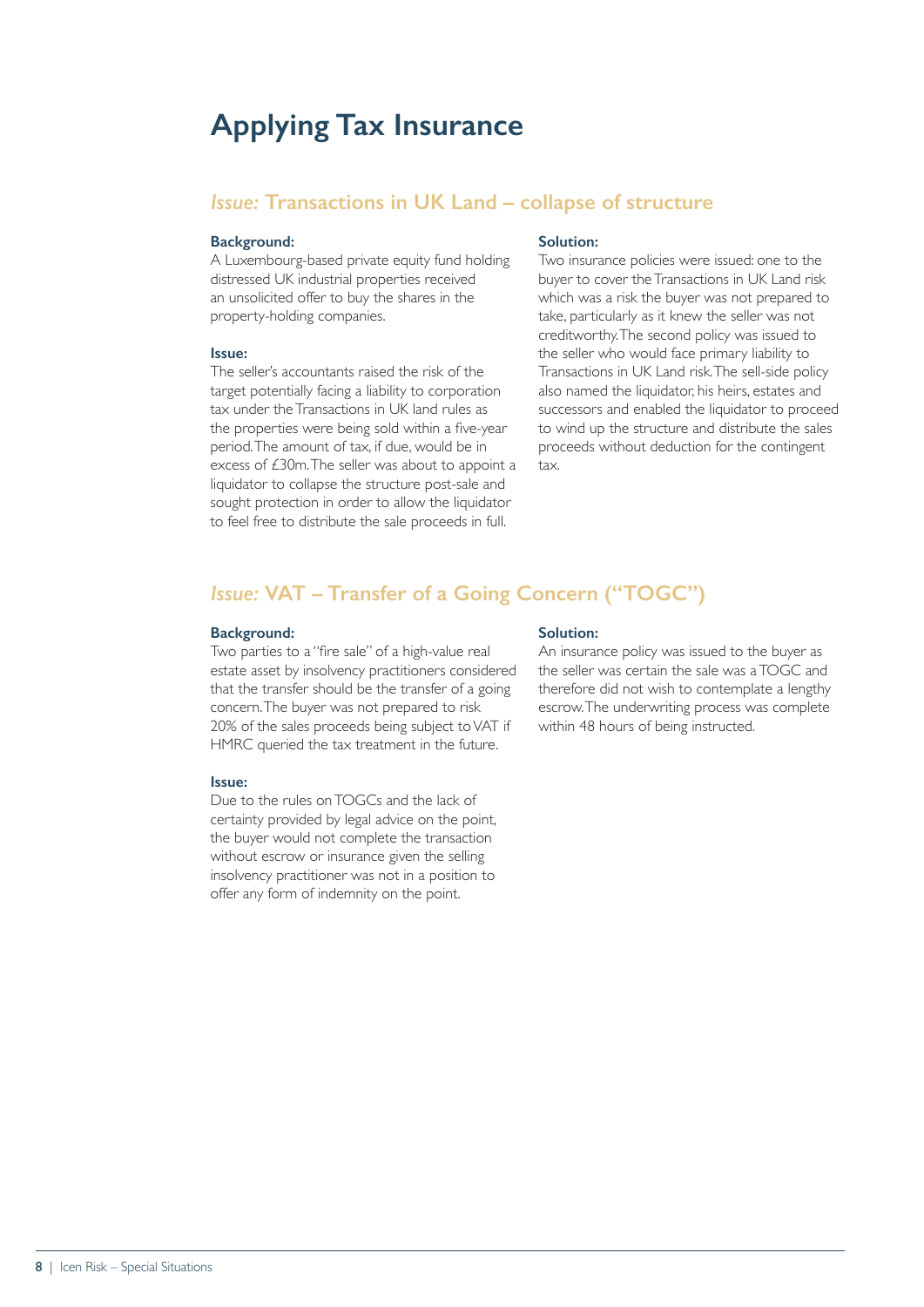# *Issue:* **Option to Tax & Liquidator**

#### **Background:**

A distressed real estate asset was being sold by a liquidator to a large corporate buyer. The diligence team could not trace an original option to tax for VAT purposes such that there was doubt as to whether or not the liquidator should charge VAT to the buyer.

#### **Issue:**

The liquidator and his advisors had written to HMRC to seek comfort that no option to tax existed. HMRC gave a response which gave some comfort but understandably was caveated. The liquidator was not prepared to give an indemnity to the buyer in the event an option to tax was discovered such that VAT was due under the sale agreement.

#### **Solution:**

We issued a policy to the buyer to cover the risk that an option to tax was discovered in the future with a policy limit of £20m. This became a significant issue on the deal with the liquidator potentially facing liability if an option was found and the buyer seeking comfort on the point with such a large amount at stake.

## *Issue:* **Loan relationships on distressed sale**

#### **Background:**

An operating business was being sold by a private equity fund to a US corporate buyer and the target business had breached banking covenants and was distressed.

The buyer wished to purchase a business with a repaired balance sheet and proposed a pre-sale restructuring, to separate the operating part of the business from the property-owning part. In formalising these proposals, the buyer identified a risk that there could be a charge to corporation tax in respect of the proposed pre-sale debt tidy up. The seller did not wish to give a long indemnity for the risk as it was about to appoint a liquidator to close down the structure.

#### **Issue:**

The risk of a corporation tax charge being triggered by a waiver of debt, to be given as part of the pre-sale debt tidy-up, was assessed as low, but the quantum of the potential charge (over £100m if the assessment proved incorrect) was severe that the buyer was unable to buy the assets without insurance for the risk.

#### **Solution:**

We worked collaboratively with both the buyer and the seller and their advisors to cover the risk and we led a tower of insurance. This issue became a deal-breaker but the insurance provided the solution on a challenging transaction where the business could have become insolvent if the sale did not go through.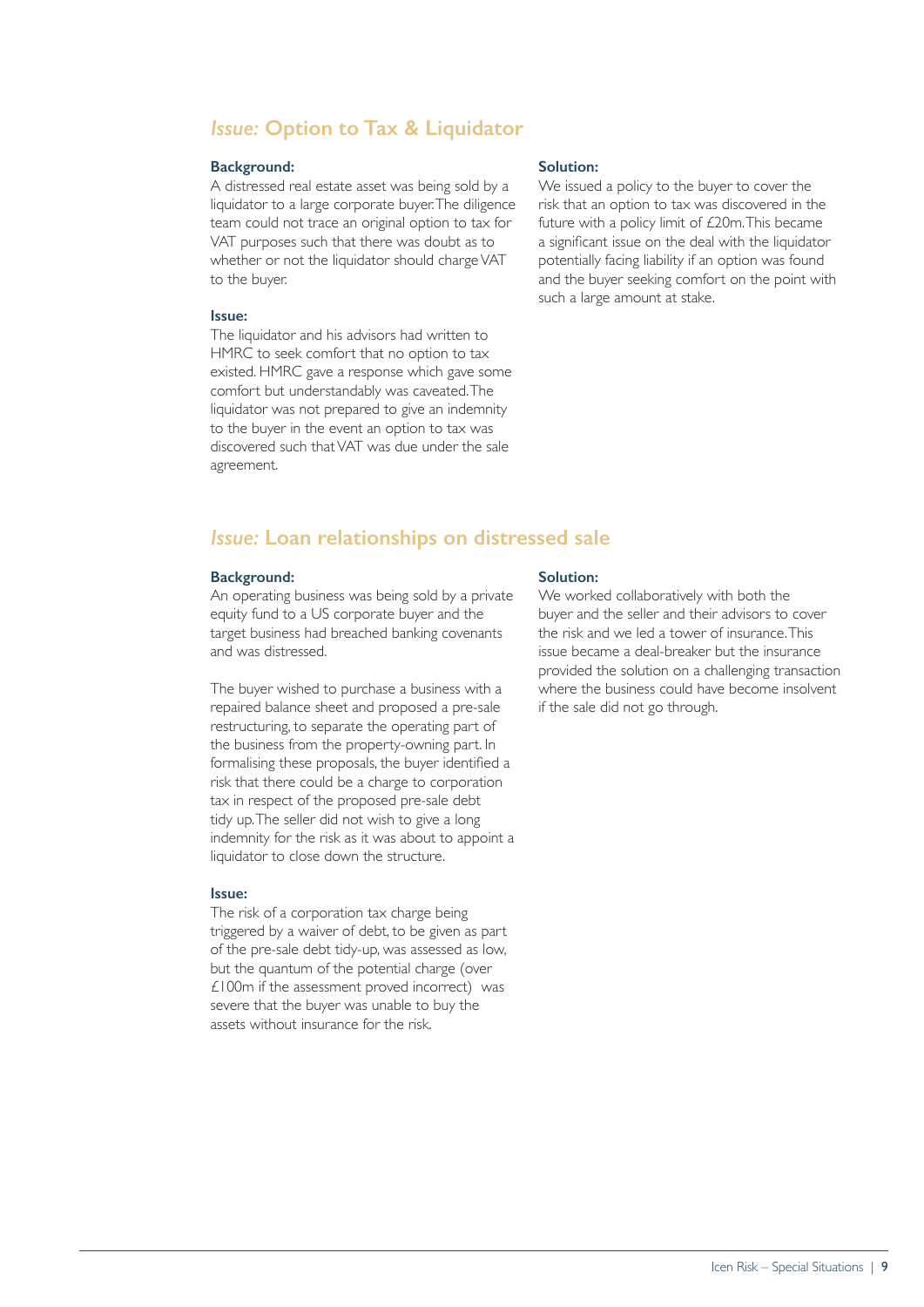# *Issue:* **'Known' tax liability impacting a sale**

#### **Background:**

A successful but leveraged food business breached its banking covenants. The bank supported the company but instigated a debt for equity swap as part of a restructure to trade forwards. Two years later, the shareholders wished to exit and a buyer was found. Our underwriters were already engaged on providing the buyer with a general W&I policy and the parties approached us to see if we could provide a solution to the potential debt for equity swap tax risk.

#### **Issue:**

The buyer's due diligence team discovered a defect in the way the historic debt for equity swap had been carried out. The sale of the company stalled as the buyer would only proceed on the basis that £2m was put in escrow for a period of six years. The selling institution was not prepared to leave £2m of a £19m sale tied up, preventing distribution.

#### **Solution:**

A bespoke policy was issued to the buyer, providing a general level of recourse across the usual suite of warranties and tax indemnity with built-in cover for the 'known' debt for equity tax risk. This policy afforded the buyer the protection it required, whilst at the same time freeing up £2m of cash which would otherwise have been trapped for six years. The buyer had said that it would reduce the purchase price by £2m if the escrow or insurance options were not available.

#### *Issue:* **Residence and liquidator action**

#### **Background:**

A professional services firm had successfully brought liquidation proceedings in the English courts in their capacity as insolvency practitioners of an offshore business The company in liquidation received substantial damages as a consequence.

#### **Issue:**

Due to the litigation being brought in the English courts, with a UK tax-resident insolvency practitioner, the risk had been identified of the offshore company potentially having become UK tax-resident. The insolvency practitioners would face personal liability for such tax if they became due and the sums were significant.

#### **Solution:**

We issued a policy to each of the insolvency practitioners, having reviewed their actions and key decision-making over the preceding 5 years. The policy, which was for a 10-year term, also covered their heirs, successors and estates. The professional services firm had reviewed existing insurance and found it would not cover such a unique situation.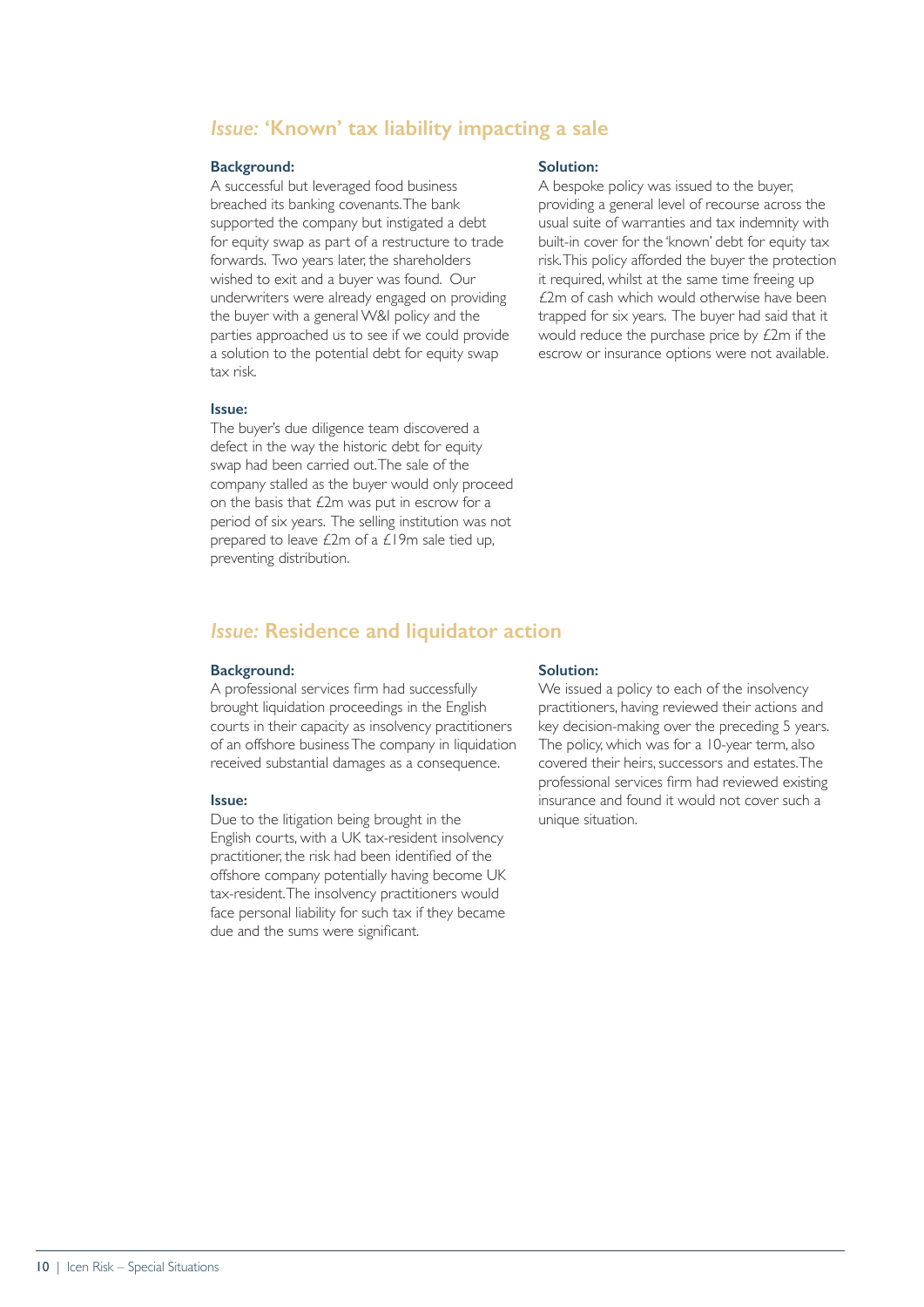# **Experience. Expertise. Innovation. Creative Solutions.**

How can we help you and enable a transaction which would otherwise not proceed?

Could we provide a unique solution which adds financial value to your transaction?

Hopefully the real examples above provide you with an insight to how our combined experience and expertise enable us to work creatively and find ways to help you with something similar or totally different.

Please contact us through your insurance broker and we can speak to you confidentially to see how we can help.

# **Our underwriting team of experts:**



**Robert Brown** Managing Principal +44 (0)7718 306 372 robert.brown@icenrisk.com



**Andrew Thornton** Senior Principal – Tax +44 (0)7553 945 298

andrew.thornton@icenrisk.com



**Dawn Bhoma** Managing Principal +44 (0)7554 196 900 dawn.bhoma@icenrisk.com



Senior Principal - Tax +44 (0)7423 607 507 suhail.qureshi@icenrisk.com



**James Parker** Principal – M&A +44 (0)7388 574 117 james.parker@icenrisk.com



**Lewis Parle** Underwriting Associate – Intellectual Property +44 (0)7776 327 172 lewis.parle@icenrisk.com



**Gemma Hourican** Finance Director +44 (0)7407 393 461 gemma.hourican@icenrisk.com



**Arunas Andriuskevicius** Underwriting Associate – M&A +44 (0)7388 104 287 arunas.andrius@icenrisk.com

#### **James Moubray** Underwriting Associate – M&A +44 (0)7876 689 697 james.moubray@icenrisk.com